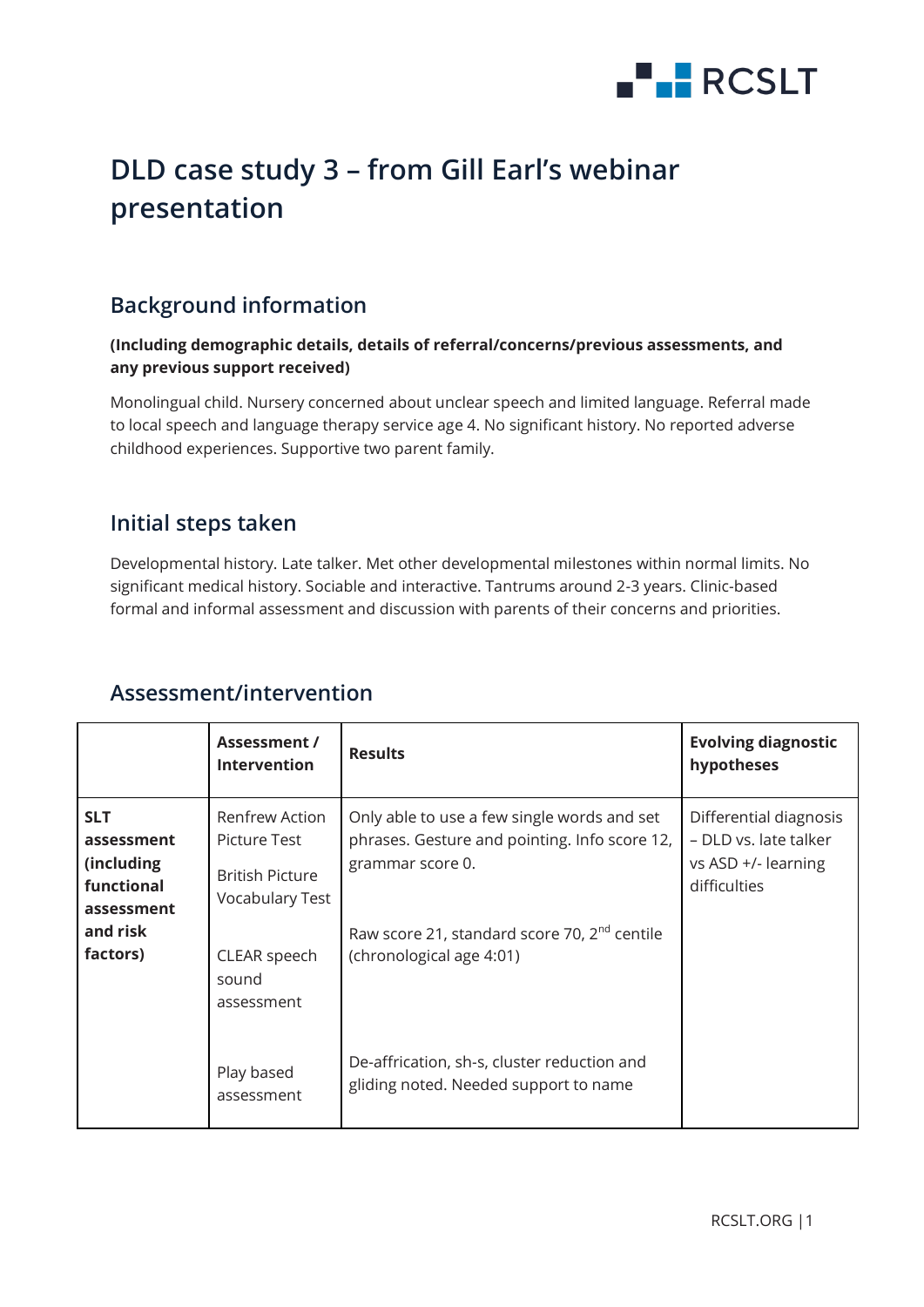

|                                                       |                                                                                   | vocabulary, little response to semantic or<br>phonemic cues.<br>Able to turn take, follow simple game rules,<br>making eye contact and using gesture and<br>facial expression.                                                                                                                                                            |                                                                                                              |
|-------------------------------------------------------|-----------------------------------------------------------------------------------|-------------------------------------------------------------------------------------------------------------------------------------------------------------------------------------------------------------------------------------------------------------------------------------------------------------------------------------------|--------------------------------------------------------------------------------------------------------------|
| <b>Other</b><br>assessment<br>(MDT)                   | Assessment by<br>community<br>paediatrician                                       | Parent reports paediatrician did not identify<br>ASD or any other co-occurring neuro-<br>developmental disorder that would explain<br>language and communication difficulties.                                                                                                                                                            | DLD seems most<br>likely.                                                                                    |
| <b>SLT</b><br>intervention<br>(if applicable)         | Age 4-5<br>Therapy:<br>phonological<br>awareness,<br>speech and<br>early language | Phonological awareness: syllables and<br>rhyme. Child found these difficult.<br>Language: listening and following<br>instructions, everyday vocabulary, using<br>language in context (to play a game, to state<br>preferences) - slow progress<br>Improvement in speech - most phonological<br>processes resolved by age 6                | Risk for dyslexia<br>Probable DLD<br>discussed with family<br>and teacher.<br>Not a speech sound<br>disorder |
| <b>SLT follow up</b><br>assessment (if<br>applicable) | Age 5                                                                             | Clinical Evaluation of Language<br>Fundamentals IV - all standardised scores =<br>1, composite core language score = 40<br>Renfrew Action Picture Test - extremely low<br>grammar score (8) with slightly higher<br>information score (22). Telegrammatic - no<br>conjunctions, few subject-verb-object<br>phrases, little tense marking. | DLD diagnosis given                                                                                          |

# **Any further information?**

Age 6-8 – parents increasingly concerned. Slow academic progress with significant literacy difficulties. At age 8 unable to decode CVC words, despite intensive phonics instruction. Supported at school by full time pupil support assistant. Child increasingly frustrated – can't express self, can't find words, some outbursts of aggression.